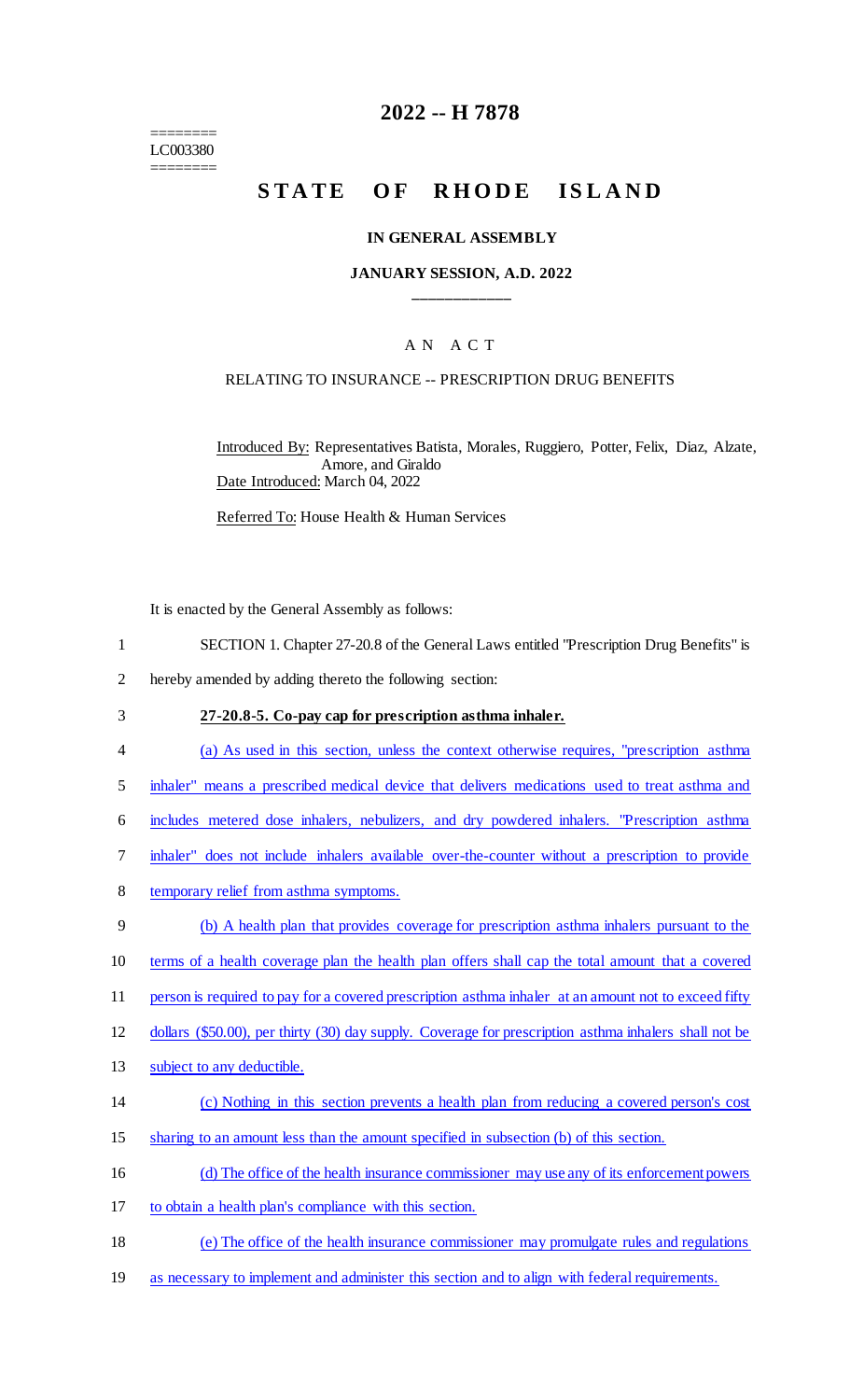======== LC003380 ========